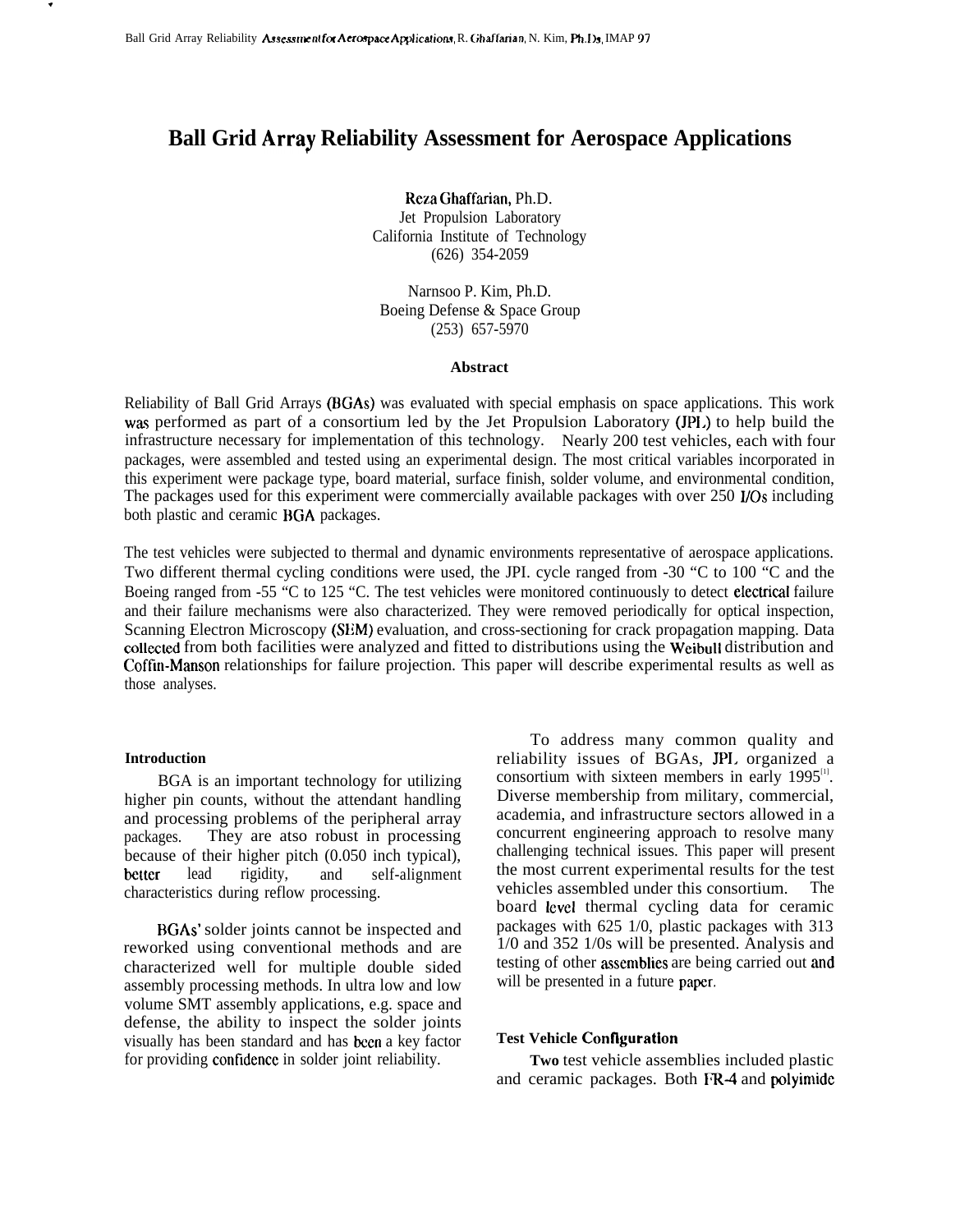Printed Wiring Boards with 6 layers, .062 inch thick, were used.

Plastic packages cover the range from OMPAC to SuperBGAs (SBGAs). These were:

- . Two Peripheral SBGA, 352 and 560 1/0
- Peripheral OMPAC 3521/0, PBGA 352 and 256
- DepopulatedPBGA313 I/Os
- . 256 QFP, 0.4 mm Pitch

In SBGA, the IC die is directly attached to an oversize copper plate providing a better heat dissipation efficiency. The solder bails for plastic packages are eutectic (63 Sn/37Pb).

Ceramic packages with 625 1/0s and 361 1/0s were also include in our evaluation. Ceramic solder bails have 0.035 inch diameters and have a high melting temperature (90Pb/10Sn). These balls are attached to the ceramic substrate with eutectic solder (63 Sn/37Pb) material. At reflow, package eutectic solder and the PWB eutectic paste reflow to provide the electro-mechanical interconnects.

Plastic packages had dummy dies within their range of cavities. All packages had daisy chains and the daisy chain on PWB designed such to be able to monitor critical regions. Most packages had four daisy chain patterns, 5601/0 had five, and QFP had one.

# **Package Dimensional Characteristics**

Package dimensional characteristics are among the key variables that affect soider joint reliability. Dimensional characteristics of ali packages were measured using a 3D iaser scanning system. Output metrics inciuded soider bail diameter, package warpage, and coplanarity<sup>[2]</sup>.

# **Test Vehicie Assembling**

Full assembling was implemented after process optimization from the trial test. The following procedures were followed:

- PWBS were baked at 125°C for 4 hours prior to screen printing.
- Two types of solder pastes were used, an RMA and a water soluble one.
- Pastes were screen printed and the heights were measured by iaser profiiometer. Three ievcls of paste were included in evacuation: Standard, high, and iow. Stencils were

stepped to 50% to accommodate assembling of ceramic, plastic, and tine pitch QFP packages in the type 2 test vehicle.

- A iO zone convection oven was used for reflowing.
- The first assembled lest Vehicle (TV) using an RMA reflow process was visually inspected and X-rayed to check solder joint quality.
- Ail assemblies were X-rayed
- A reflow profrie was also developed for Water Soluble paste based on the manufacturer's recommendation.

Two test vehicles were assembled:

- Type 1, ceramic and piastic BGA packages with nearly 300 1/0s, and,
- Type 2, ceramic and piastic BGA packages with nearly 600 1/0s. Also utilized was a 256 leaded and a 256 piastic BGA package for evaluating and direct comparing manufacturing robustness and reliability.
- Assemblies with water soluble flux were cieaned in an Electrovert 11500. Those with RMAs cieaned used Isopropyl Alcohol (IPA) and a 5% saponified.
- All tine pitch QFPs had to be reworked for bridges.

# **Thermal Cycling**

The thermal profile and temperature cycling ranges used at the two facilities were significantly different. 'i'he JPI. cycle (cycle A) ranged -30 to 100°C and has increase/decrease heating rate of 2°C and dwell of about 20 minutes at hot temperature to assure near compiete creeping. The duration of each cycle is 82 minutes.

Boeing' .cycle (cycle B) ranged -55 to 125°C. It could be also considered a thermal shock since it uses three region chamber, hot, air temp, and coid. Heating and cooling rates are non linear and varies between 10 to 15  $\degree$ C/min and dwells at extreme temperatures of about 20 minutes. The total cycie lasts approximately 68 minutes. BGA test vehicles were continuously monitored through a LabView system at both facilities.

'i'he criterion for an open soider joint specified in IPC-SM-785, Sect.  $6.0$ , was used as guideline to interpret electrical interruptions. It read: "Solder joint open circuit is defined as the first interruption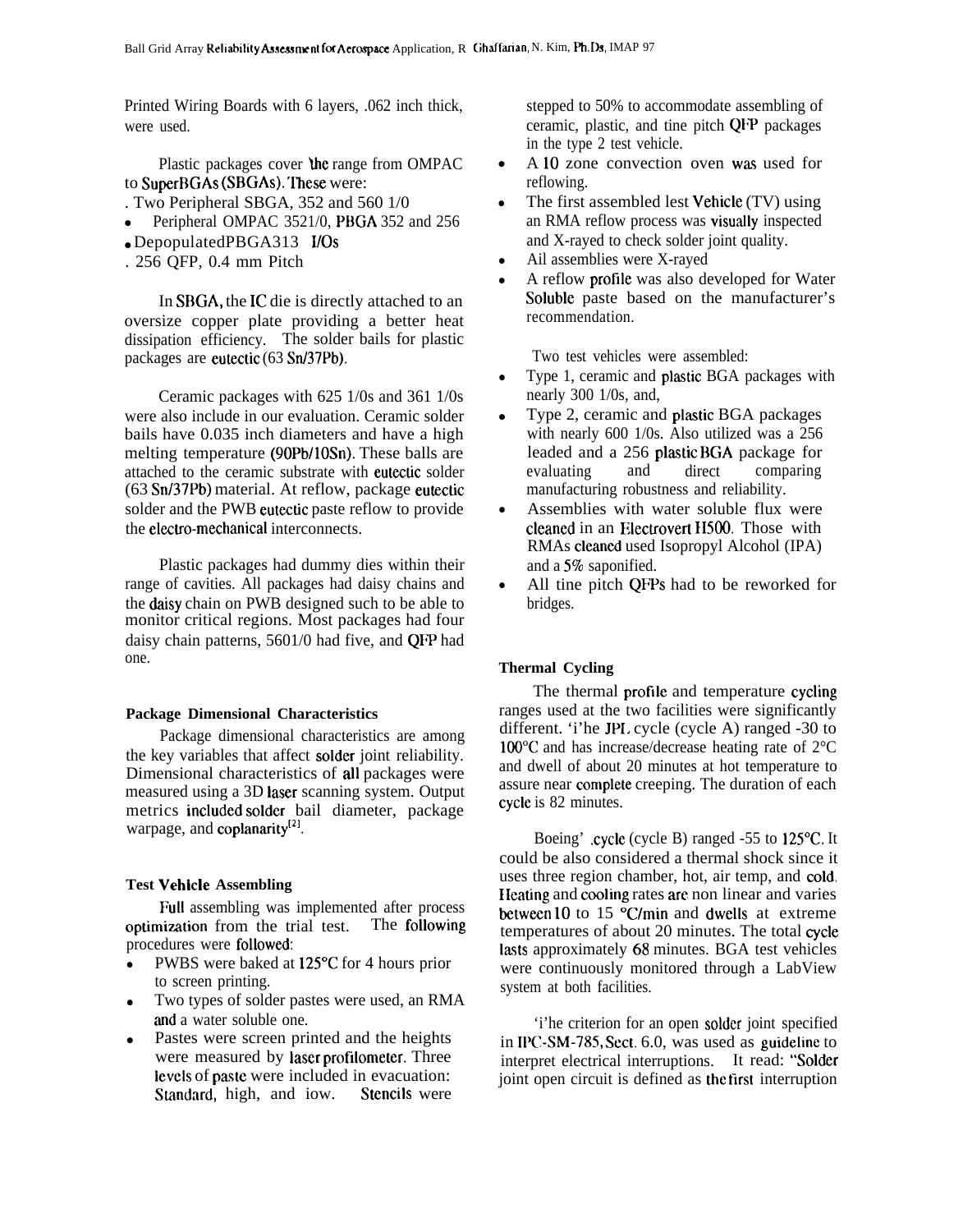of electrical continuity that is continued by  $9$ additional interruptions within an additional  $1()$ % of the cyclic life". Generally once the first interruption was observe, there were more than 9 additional interruptions within the 10% of the cycle life. In several instances, one or a few early interruptions were not followed by additional interruptions till significantly later stages of cycling. This was specifically more evidenced for plastic packages.

# **Damage Monitoring**

For conventional SMT solder joint, the pass/fail criterion at JPL relies on visual inspection at 10x to 50x magnifications. For BGA, only edge balls, those not blocked by other components, were visually inspected. A series of single assemblies cut from the test vehicles were used for both visual and SEM inspection to better define visual criterion for ;icccptancc/rejection of solder joints as well as monitoring damage mechanism and progress under different cycling environment.

Figure 1 shows representative SEM and crosssectional micrographs for CBGA 625 after 300 of cycles A. Package side eutectic solder joint interface, top photos, and board interface, kottom photos, were included. The left photo, is one of the corner pin with the maximum DNP (Distance to Neutral Point).

I'igurc 2 shows the package interface, top, and board intcrfacc after 150 thermal cycle B. The left photos are those for the corner pin and the rights are for its neighbor pin.



**Figure 1 SEM and Cross-section photos for CBGA 625 after 300 cycles, -30 °C<->100 °C.** 



Figure 2 SEM Photos for CBGA625 after 150 Cycles, -55°C<->125°C.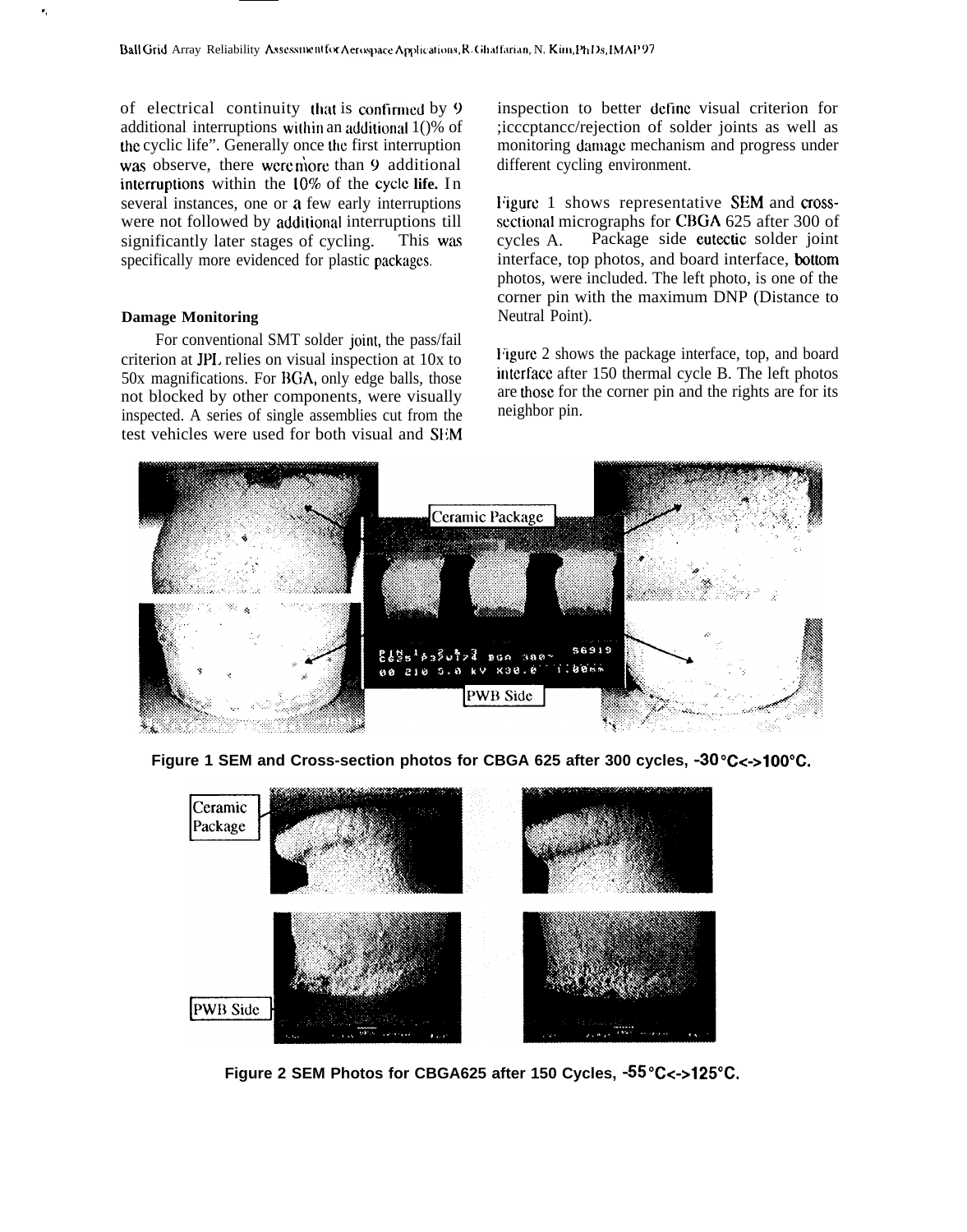# **Thermal Cycling Results**

. .

# **CBGA 625/Cycle B '**

Figure 3 includes cycles to first solder joint failure for CBGA 625 1/0s assemblies on polyimide and FR4 PWBS with different surface finishes as well as different solder volumes. Results are for those cycled at JPI.. The cycles to failure were ranked from low to high and failure distribution percentiles were approximated using median plotting position,  $F_i = (i-0.3)/(n+0.4)$ .

Often, two-parameter WeibuH distributions have been used to characterize failure distribution and provide modeling for prediction in the areas of interest. The cycle to failure data in log-log were fitted in a straight line and the two Weibull parameters were calculated.

For this case, the 2P Weibull scale and shape parameters were 424 and 9.1. Five highest points,

four representing those with Ni/Au and one with high solder volume, were excluded in order to get a better fit to data.

# **CBGA625/Cycle B**

Figure 4 shows results of first cycles to failure for CBGA625 assemblies on FR-4 and Polyimide. All assemblies on **polyimide** showed higher cycles to failure and are shown with different symbols in plots. One assembly on FR4 showed unexpectedly very high cycles to failure (398). This data point was not included in the plot.

## **PBGA 313 and SBGA352/Cycle A & B**

Figure 5 shows cycles to first failure for PBGA 313 and SBGA352 subjected to Boeing cycle. The most current PBGA313 assemblies failed under cycle B condition are also included in the plots for comparison. Weibull parameters will be generate when all failure data are gathered.



**Figure 3 Cumulative Failure Distribution Data and Weibull Plot for CBGA 625 1/0 Assemblies Subjected to -3O"C<+1OO"C with 82 minute duration (Cycle A)**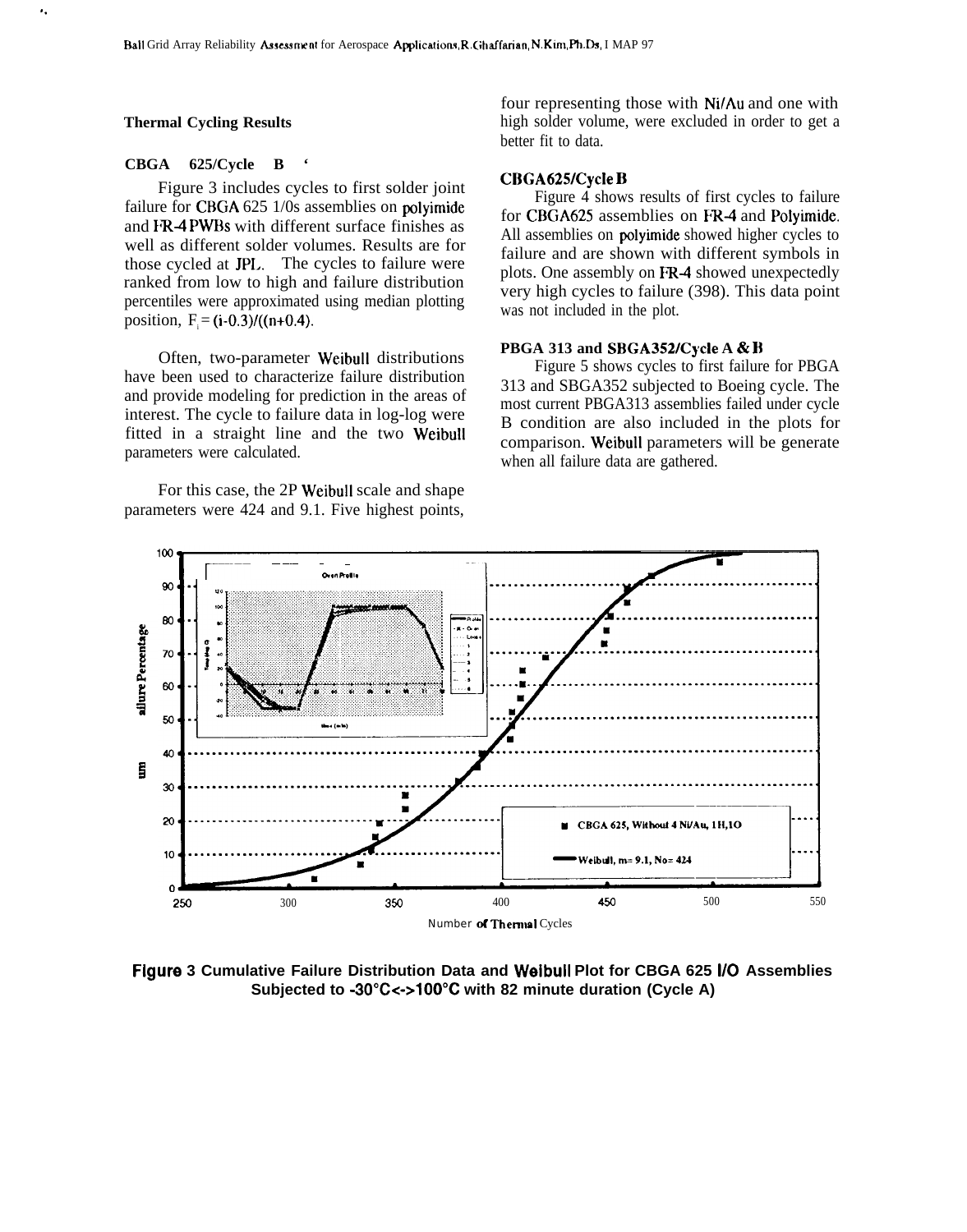$\bullet$  .



Figure 4 Cumulative Failure Distribution Data Plot for CBGA 625 I/O Assemblies Subjected to -55°C<->125°C (Cycle B) with 68 Minute Duration



Figure 5 Cumulative Cycling to Failure Data for P 3GA 313 Assemblies (Cycles A&B) and **SBGA352 (Cyc e B)**